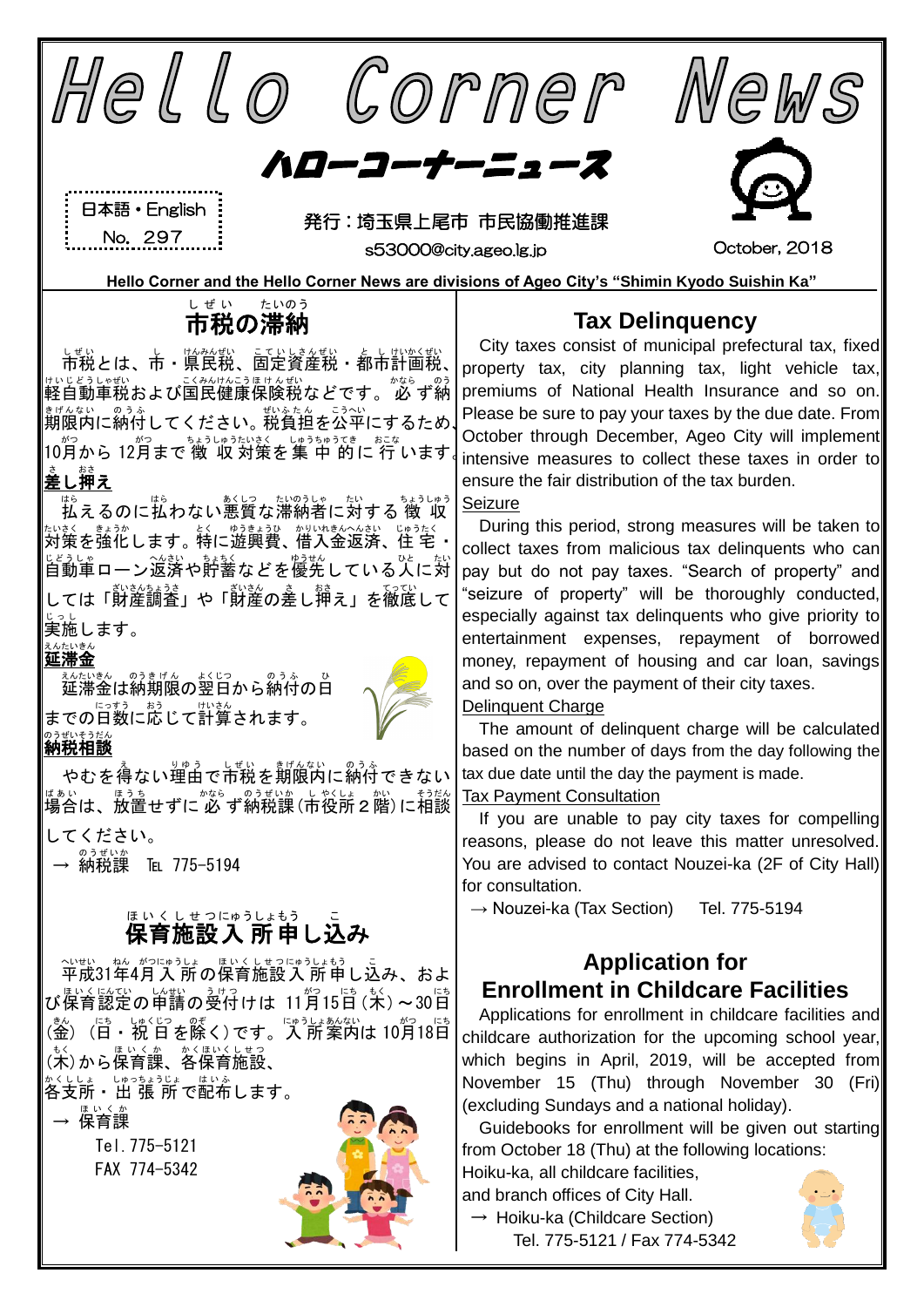## ī とくていけんしん<br>**特定健診/がん検診** とくていけんしん じっしきかん しゃくん しゃしん しゃしん しょうしん しょうしょうしきかん つうりき すい しょうしんしん じゅうしん 実施 じっし 期間 きかん は 11月 がつ 30日 にち (金 きん )まで、申 もう し込 こ みは 10月 がつ 31日 にち (水)までです。 詳しくは、 ハローコーナーニュース 4・ 5月号 がつごう をご覧 らん ください。 幼稚園 ようちえん 平成 へいせい 31年 ねん 4月 がつ 入園児 にゅうえんじ の入 園 にゅうえん 手続 てつづ きが始 はじ まります。 しないしりっょうちぇん<br>**市内私立幼稚園**  願書 がんしょ は各幼稚園 かくようちえん で 10月 がつ 15日 にち (月 げつ )から配 くば られ、受付 うけつけ は 11月1日(木)から始まります。 → 保育課 ほいくか Tel.775-5044 Fax 774-5342 市立平方幼稚園 しりつ ひらかた ようちえん 対 たい しょぅ 〜いせい ねん がつついたぁ。う<br>|象 : 平成26年4月2 日~平成27年4月1日に生まれ∫( 11月1 日現在、上尾市に住 民登録があり、 ҈ <br>゙<br>゚ヸ成31 年4月以降も引き続き市内に在住 ょ<sub>てい</sub><br>予定の幼児 <sub>もうに。</sub><br>申込み : 申込書は 10月17日(氷)から、平方幼稚園 (≌梵 1346−1 、Tel/Fax 725−2008)と教育 <sub>そうむか、</sub>しおし。<br>総務課 (市役所 7 階) で配られ、11月1 日 (木) <sub>えずん。」</sub>。<br>午前9時から平方幼稚園で受付けを始めます。 → 教育総務課 Tel.775-9469 / Fax 776-2250 新入学児童の健康診断 しんにゅうがく じ ど う けんこう しんだん ҈<br>平成31年4月に小学校へ入学予定の字どもを たいよう しゅうがく じゅんこうしんびん まこな しょうしょび しょう しゅうがく じゅうがく じゅんこうしんだん おこな しょうしょう だいろん パワン

<sub>げじゅん</sub><br>下旬から 11月下旬の 間 の指定された日です。10月 じょうじゅん はんさんじょうしょ きょい<br>上 旬に健康診断の実施日時や実施場所を記載した 「就 学時健康診断のお知らせ」のはがきを郵送しま す。10 月 12 日(金)~18 日(木)(土日を除く)に、はが きを持って、指定された小学校で健康診断に必要な しょ。。<br>書類を受け取ってください。

# → 学校保健課

Tel.775-9683 Fax 775-5633



## **Medical Exam for Metabolic Syndrome Checkups for Cancer**

Please note that the period of Medical Exam for Metabolic Syndrome will end on October 31 (Wed). Also the period of checkups for cancer will end on November 30 (Fri) and the application deadline is October 31 (Wed). For more information, please refer to the April and May issues of Hello Corner News.

## **Kindergartens**

Procedures for enrolling your child in kindergartens /*youchien* for the school year which begins in April, 2019, will start.

### Private kindergarten in Ageo

Application forms will be given out at each youchien from October 15 (Mon). Applications will be accepted from November 1 (Thu).

 $\rightarrow$  Hoiku-ka (Childcare Section) Tel. 775-5044 Fax 774-5342



### City-run *Hirakata Youchien*

- For: Children born between April 2, 2014 and April 1, 2015, who have registered with Ageo City Office as of November 1 and are expected to live in Ageo continuously from April 2019 onward.
- Application: From October 17 (Wed), application forms will become available at Hirakata Youchien (Hirakata 1346-1 Tel. / Fax 725-2008) and Kyoikusoumu-ka (7F of City Hall). Applications will be accepted at Hirakata Youchien from 9:00 a.m. on November 1 (Thu).
	- $\rightarrow$  Kyoikusoumu-ka

(Educational General Administration Section) Tel.775-9469 / Fax 776-2250

# **Medical Checkup for New 1st Graders**

Medical checkups will be provided to children who are expected to enter elementary school in April, 2019. Checkups will be offered on designated dates during the period from the end of October through the end of November. A postcard, "Notice of Medical Checkup for New 1<sup>st</sup> Graders," showing the checkup date and place will be sent out by mail at the beginning of October. Please bring this postcard to the designated elementary school on weekdays between October 12 (Fri) and 18 (Thu) and obtain documents

necessary for checkup.

 $\rightarrow$  Gakkouhoken-ka (School Health Section) Tel. 775-9683 / Fax 775-5633

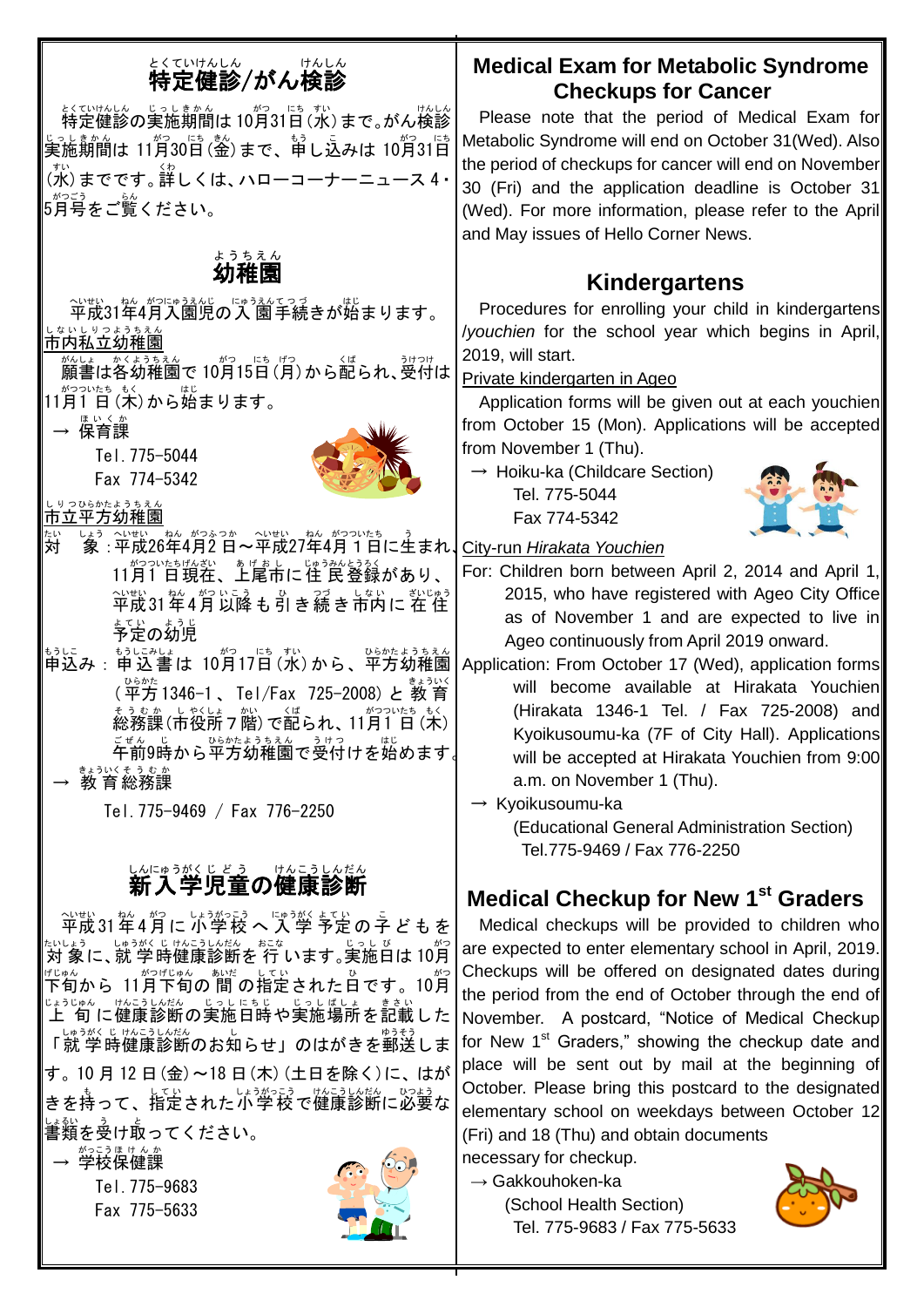#### 学童 保育所 がくどう ほ い く じ ょ

平成 へいせい 31年 ねん 4月 がつ から子 こ どもを学童 がくどう 保育所 ほいくじょ へ入 い れたい方 かた のために、説明会を開きます。説明会に不参加の場合、 4月に入 所 できないことがあります。 説明会に参加で きない場合は、あげお学童クラブの会へお問い含わせ ください。

とき/ところ:

11月4日(日)年前10時~11時30<mark>分</mark> 。。。<br>文化センター 11月 がつ 9 日 ここのか (金 きん )午後 ご ご 7時 じ ~8時 じ 30分 ふん



<del>www.sa</del>s<br>青少年センター 11月 がつ 10日 とおか (土 ど ) 午前 ごぜん 10時 じ ~11時 じ 30分 ふん <del>unus sas</del><br>青少年センター

◆ 駐 車 場 には限りがありますので、できるだけ徒 <sub>ほ・じてんしゃ</sub><br>歩・自転車・バスでお越しください。

→ あげお学童クラブの会

Tel.771-6945 / Fax 777-5790

# あげおワールドフェア 2018

ぁゖぉ<u>ょこく敲こうゅうまえが</u>、<br>上尾市国際交 流 協 会 (AGA) が主催するあげおワー ルドフェアは、およそ 30 の国と地域の人々が参加す 。こくおにうりゅう<br>る国際交 流のイベントです。 入 場 無料。 と き:10月14日(目)年前10時~年後4時 ところ : 文化センター 。、 ょぅ<br>内 容 : ブースで民芸品など展示 • 販売、ステージ、 ぇぃがいょぅぇぃ<br>映画上 映 、フード販売、ワークショップ

# たぶんかこうりゅう<br>**多文化交 流 フェア**

と き:10月21日(日) 年前10時~年後3時 ところ : 尾山台団地センター 内 ない 容 よう :各国 かっこく の家庭 かてい 料理 りょうり づくりと販売 はんばい 、民族 みんぞく 衣装 いしょう 体験 たいけん 、 にほんぶんか たいけん<br>**日本文化の体験** 、<sub>きどう かどう</sub><br>(茶道・華道 まもの まっ<br>**着物の着付け)等** → <sup>ぉのぅぇ</sup>

090-8949-7864



## *Gakudo Hoikusho*

Explanatory meetings will be held for those who wish to enroll their children in Gakudo Hoikusho (after-school day care) for the new school year which begins in April, 2019. If you don't attend the meeting, there is a possibility that your child cannot be enrolled in April. If you cannot attend the meeting, please contact *Ageo Gakudo Club no Kai.* 

Meeting Schedule:

November 4 (Sun)  $10:00 \approx 11:30$  a.m.

Bunka Center

November 9 (Fri)

 $7:00 \sim 8:30 \text{ p.m.}$ Seishonen Center

November 10 (Sat) 10:00~11:30 a.m.

Seishonen Center



\*Due to limited parking space, please come on foot, by bicycle or by bus as much as possible.

→ Ageo Gakudo Club no Kai Tel. 771-6945 / Fax 777-5790

## **Ageo World Fair 2018**

Ageo World Fair, organized by the Ageo Global Association (AGA), is an international exchange event, with people from some 30 countries and regions scheduled to participate. Admission free.

When: October 14 (Sun) 10:00 a.m. ~ 4:00 p.m.

Where: Bunka Center

Program: Exhibition and sale of folk crafts and other items at booths; performances on stage; movie show; sale of food; workshops, and much more.

## **Multicultural Exchange Fair**

When: October 21 (Sun) 10:00 a.m. ~ 3:00 p.m. Where: Around the Oyamadai Danchi Center

Program: Demonstration of various countries' homecooking and sale of cooked food, experience wearing ethnic costumes, experience Japanese culture (tea ceremony, flower

arrangement, wearing kimono), and much more.

→ Onoue-san 090-8949-7864